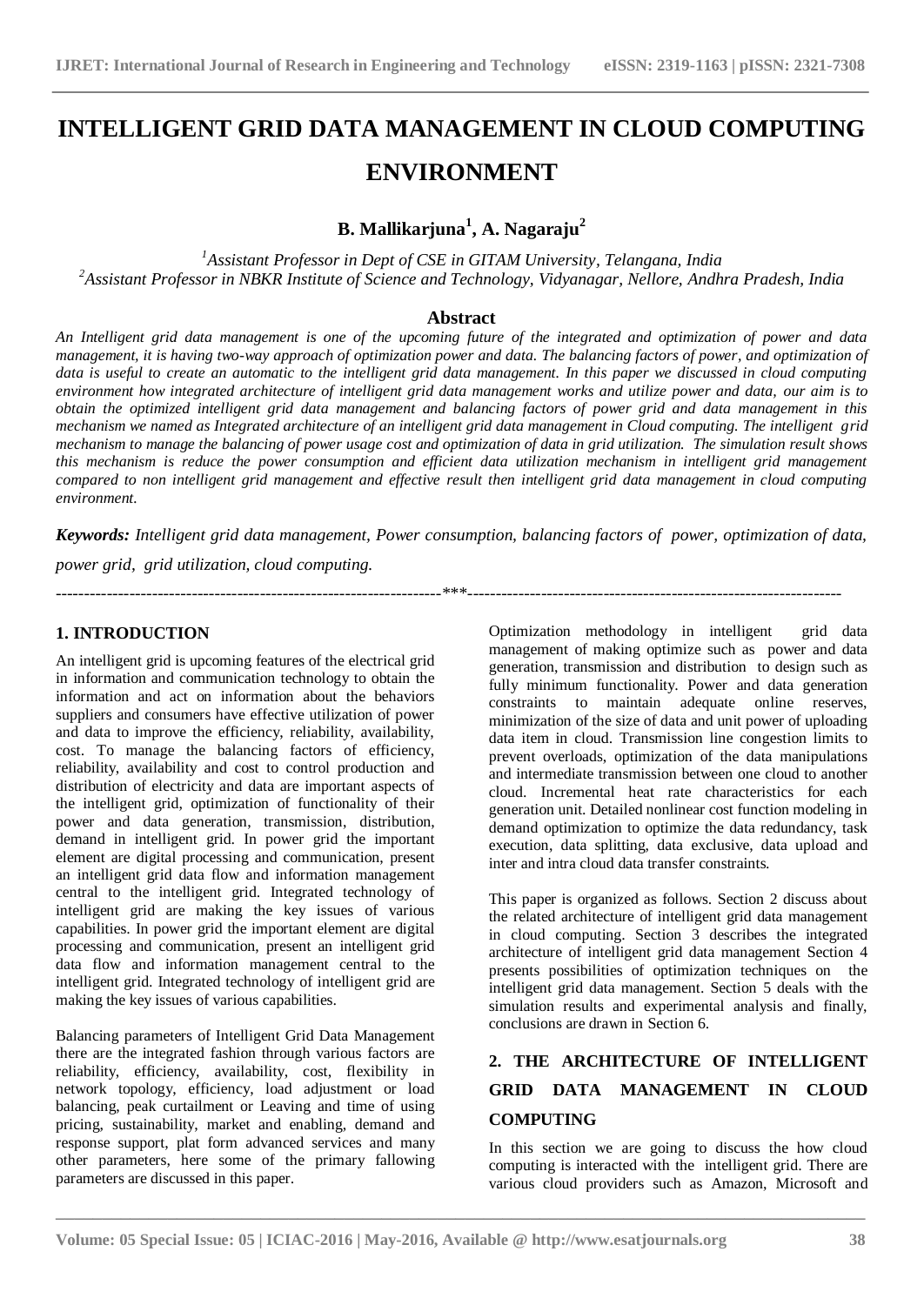Google having the huge and large amount of datacenters[2]. Amazon having the biggest datacenter in United Sates[3]. Every datacenter consist of the servers, cooling machines, power management, power transformers[1,2,3,4]. Microsoft datacenter in quinsy, Washington having 43,602 square meters of space and uses 4.9 KM of chillier pipeline, 966 KM of power wire 92,900 squares meters of drywall and 1.5 metric tons backup batteries[1,2,3,4]. The fallowing figure 1 virtual diagram shows the how the datacenters are interacted with the cloud computing is communicated with in intelligent Grid



Figure 1: The interaction between Cloud and Intelligent Grid [4].

The interaction between clod and intelligent grid is done through the various massively huge number of datacenters as shown in figure 1. The datacenters in cloud computing plays a major role on the primary balancing factors of power grid such as efficiency, reliability, availability and cost. Datacenters are the heart of the cloud computing and requires the huge amount of the electricity if datacenters are increasing electricity and cost increasing.

Power Grid: The power grid was designed and implemented 120 years ago, the power grid is integrated on intelligent grid, electricity power is produced at the power generator from power plant it consist of the transformers. This power generation plants are very large in infrastructure and are located far away from huge populated areas [12]. The power generator connects to the *generator setup transformer* it transform the higher voltage electricity power through the *transmission lines* for long distance to reach the *substation set up transformer.* Then after reaching the substation setup transformer the higher voltage electricity power distributed voltage and transform to the substation, primary and secondary customers where it will be located as shown in figure 2.

In cloud Computing how to interact the data management on intelligent grid. Data Management system having the storage, integration, validation analysis and increase the performance of different data in intelligent grid [4]. The cloud provider provides the service provider and end user, the service provider is nothing but intelligent grid data management as shown in Figure 2. The intelligent grid data

management under service provider consist of the four sub domains such as power and data generations, transmission, distribution, customers. Under end user consist of the market and services and operations. The service provider act as intelligent grid, it will provide all services and fulfill the end user. The end user asks for solutions to the cloud provider cloud provider provides the service as shown in figure 2.

**Intelligent Grid Data Management:** An Intelligent grid is the integrated architecture of the power grid in cloud environment it divided into three modules such as cloud provider, service provider and end user. The service provider it act like heart of intelligent grid it contains power and data generation, transmission, distribution, customers, market, service and operation. The power grid is integrated through the intelligent grid, the balancing factors of efficiency, reliability, availability and cost and optimizing the generation, distribution, transmission and demand. The integrated architecture of intelligent grid data management as shown in figure 2.

**Cloud Provider:** It will provide the environment where services are performed their execution. All user are connected through the cloud provider. The user submitted applications or developed the applications submitted to the cloud provider, cloud provider allocate the resource to different requests and different requirements.

**Service Provider:** It provides organizations with consulting, legal, real estate, education, communications, storage, processing, and many other services. Such a process of allocation and reallocation of resources is the key accommodating unpredictable demands and improving the return on investment from the infrastructure supporting to the cloud.

**End User:** In intelligent grid the end user is the individual who uses the service by the demand for the cloud computing.

**Power and Data Generation:** In intelligent grid power and data generation is a concept of matching electricity and data production with demand using multiple identical generators which can start, stop and operate efficiently at chosen load, independently of the others, the load of the generation it may vary or it may stable make them suitable for base load and peaking power and data generation. Matching power and data supply and demand, called load balancing, is essential for a stable and reliable supply of power and data. The load balancing depends up on various factors short-term deviation in the balance lead to variations of frequency and a prolonged mismatch result in blackouts, transformers to store the huge amount of power for the future use.

**Transmission:** The broadcasting of [electric power and data](https://en.wikipedia.org/wiki/Electric_power_transmission)  [transmission,](https://en.wikipedia.org/wiki/Electric_power_transmission) [electricity and data distribution](https://en.wikipedia.org/wiki/Electricity_distribution) from one location to another, as from a transmitter to a receiver. The intelligent grid is a centralized unidirectional system.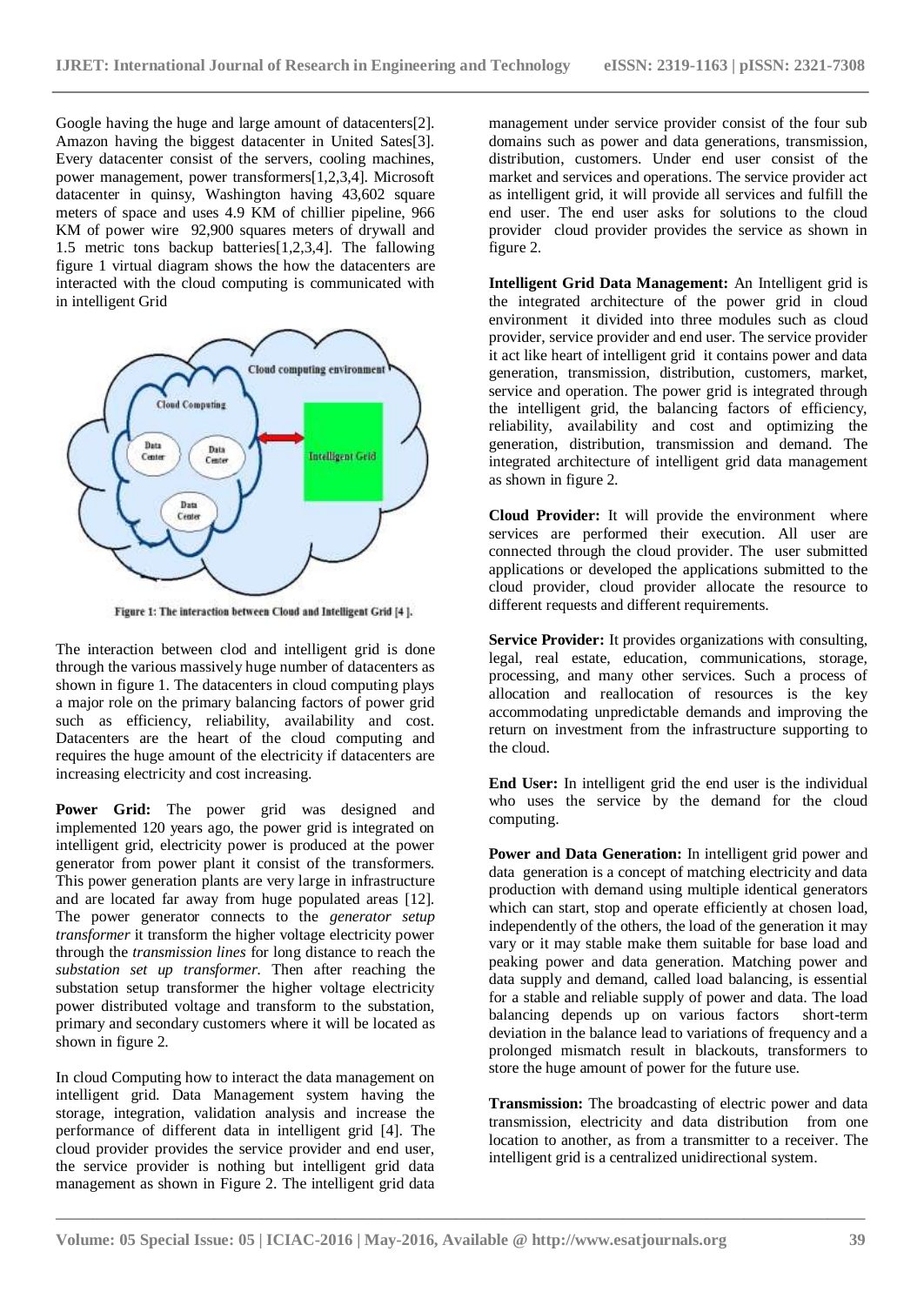**Distribution:** The process of making electricity or data and service available for use or consumption by a consumer.

**Customers Demand:** An individual who uses of electricity or data, may store the power or data and manage the electricity power or data, the *customer* who pays for supply and creates demand.

**Market:** In intelligent grid environment market can be called the manage electricity or data on available or current existing electricity power that of all existing and supplying needs.

**Services:** An intelligent grid environment it use of robust two-way communications, advanced sensors, and distributed computing technology will improve the efficiency, reliability and safety of power delivery and use of data. It also opens up the potential for entirely new services or improvements on existing ones, such as fire monitoring and alarms that can shut off power, make phone calls to emergency services, etc.

**Operations:** End user required all above operations with various deployment to new ways to manage supply and demand of integrated communications.



Figure 2: Integrated architecture of intelligent grid data management in cloud computing environment

The cloud provider demands the service to the service provider, service provider consist of large amounts of data storage and provide service for appropriate request for cloud provider. The services are many types if service are exist it may be new service as for parent child process. The resource provisioning concept, allocate resources among the best process is also challenging task. This really advances the use of resources and services for different participants in the intelligent grid environment management.

# **3. OPTIMIZATION TECHNIQUES ON INTELLIGENT GRID DATA MANAGEMENT**

An integrated architecture of intelligent grid consist of the service provider and power grid , the total load connected to the intelligent grid may vary significantly over time. Even though the total load is the sum of many individual choices of the clients, the overall load is may be a stable, may be varying. Suppose for example increment of the load if a popular television program starts and millions of televisions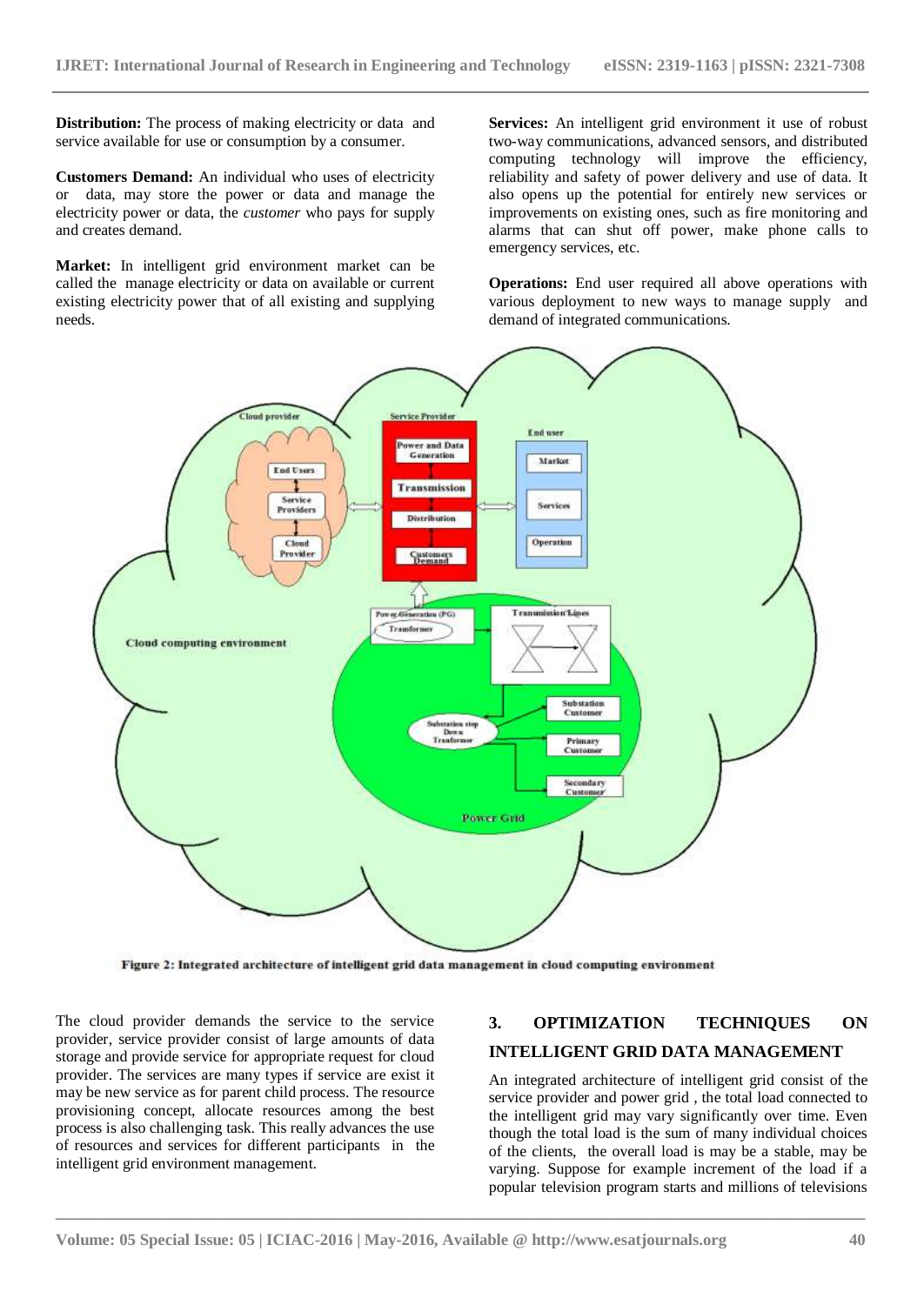will draw current at once, usually to respond a rapid increase in power consumption, faster than the start-up time of a large generator, some spare generators are put on a dissipative standby mode. It requires the balancing factors of efficiency, reliability, availability and cost of intelligent grid to warn all individual television sets, or another larger customer, to reduce load temporarily or continuously. .

#### **Balancing Factors of the Power Grid**

Algorithm 1: Balancing factors in intelligent grid data management

Begin

Input: Efficiency, Reliability, Availability, Cost output: balancing Efficiency, Reliability, Availability and Cost

Step 1: After initialize power grid PG.

Step 2: Calculate the distribution of power *PD* approaching cloud services initializing the cost function for billing the power balancing factor from step 3.

 $P_{out}$  is total  $P_{out}$  is total  $P_{out}$  is total  $P_{out}$ 

output power delivered to the load of grid and  $P_{in}$  is total input power

where MTBF is Mean Time Between Failure and MTTR is Mean Time Rate.

Step 5: Reliability  $\mathcal{R}_{\odot} \equiv \vec{e}^* \equiv \vec{e}^*$  Where  $R_{\odot}$  is rid<br>
intelligent grid data<br>
bility, Cost output:<br>
bility and Cost<br>
wer *PD* approaching<br>
ction for billing the<br>
where *P<sub>out</sub>* is total<br>
grid and *P<sub>in</sub>* is total<br>
grid and *P<sub>in</sub>* is total<br>
grid and *P<sub>in</sub>* is total<br>
gri reliability, e exponential,  $\lambda$  failure rate, m is mean time between failure and t is time  $m = \frac{1}{2}$  i.e  $\frac{P_{\alpha}}{P_{\alpha}}$  > **(Co)**<br>
wered to the load of<br>
ty<br>
ty<br>
tween Failure and N<br>
strike and t is<br>
the rand t is<br>  $\frac{t}{k_{\alpha}}$  and t is<br>  $\frac{t}{k_{\alpha}}$  and t is<br>  $\frac{t}{k_{\alpha}}$  and  $\frac{t}{k_{\alpha}}$  and  $\frac{t}{k_{\alpha}}$  and  $\frac{t}{k_{\alpha}}$  a *t* 

$$
m = \frac{t}{\log_{10}(\frac{1}{R_0})}
$$
   
 In general

**and Balancing factors in intelligent grid dat**<br>
Balancing factors in intelligent grid dat<br>
necy, Reliability, Availability, Cost output<br>
intelligent grid PG.<br>
ate the distribution of power *PD* approaching<br>
initializing Step 6: The cost of the Power Grid at various levels  $\frac{1}{2}$  minimize the cost of the power grid  $\sum_{n=1}^{\infty}$   $\sum_{n=1}^{\infty}$  *z*  $\sum_{n=1}^{\infty}$  *i*  $\sum_{n=1}^{\infty}$  *i* s power ally to respond a rapal necessarily constrained a Step 9:<br>
The method and rapal method and response the balancing factors of unilization sets, or another larger<br>
divided consists the balancing factors of unilization sets, Final of power *I D* approach the cost function for billin<br>step 3.<br>**i** is ne load of grid and  $P_{in}$  is<br>**i** is ne load of grid and  $P_{in}$  is<br>**i** is near and MTTR is Mean<br>**i** failure rate, m is mean<br>**i** is time  $m =$ <br>**Power** distribution of the power grid to balancing factor of the distribution of the power grid to balancing factor of the  $a_1, a_2, a_3$ . Unit size of data items storage<br>power  $\overbrace{\phantom{a}}^{x}$  *i*  $T_{\text{max}}$   $T_{\text{max}}$  The unit production cost function is approximately quadratic equation where  $a_i, b_i, c_i$  are constants



Step 7: Assign cost function to the cloud service providers

Step 8: Repeat Step 3-7 to analyze the details of cost function data by the service providers to estimate the balancing factor  $\phi$  $\phi$  and  $\phi$  is the set of  $\mathbf{m}$  is the set of  $\mathbf{m}$  is the set of  $\phi$ 

Step 9: Compute the power utilization and data of the grid *d*<sub>*C<sub>cn</sub>*</sub>  $=$   $\phi \frac{u_{\ell}}{c_d}$  where  $\varphi$  is the balancing factor,  $u_{\ell}$  is the

utilization of the devise and  $C_d$  is the capacity of the device for each device consumption in grid do occurrences power utilization and data take back power utilization and data amass power utilization and data End

Step 10: repeat all above steps until the details of power consumption to the intelligent grid service providers End

**Optimization Technique on Intelligent Grid**



| $R_{\text{c},\text{b}}$ is | <b>Figure 3:</b> The primary internal factors of an intelligent grid data management in cloud computing time |
|----------------------------|--------------------------------------------------------------------------------------------------------------|
| $\frac{1}{\lambda}$ i.e    | (2)                                                                                                          |

 $\frac{1}{R_2}$  In generation optimization there are number of clouds in minimize the cost of the **THE A**, the set of users<br>
minimize the cost of the **THE A**, the set of users<br>  $\frac{1}{2}$ Figure 3: The primary internal factors of an intelligent grade mean time<br>  $m = \frac{1}{\lambda}$  i.e<br>
In generation optimization there are num<br>
cloud environment set of clouds<br>
there are number of datacenters required there are num cloud environment set of clouds  $\leftarrow$ there are number of datacenters required the set of data items ,the set of users , to calculated the summations are  $a_1, a_2, a_3$ . Unit size of data items storage at datacenter in cloud  $S_Z^D(d,c)$  and unit storage power required at (*b*<sub>1</sub> *D<sub>inter</sub> )*<br>
Intelligent Grid **mangement** in Cloud Computing<br>
Intelligent Grid **mangement** in Cloud Computing<br>
There 3: The primary internal factors of an intelligent grid data management in cloud computing<br>
(2)<br> datacenter in particular cloud c is  $Pw^{n}(c)$ , power of Computing<br>
(a)<br>
If grid data management in cloud computing<br>
(2)<br>
number of clouds in<br>
(2)<br>
number of clouds in<br>
(2)<br>
the set of data items<br>
of users<br>
the summations are<br>
orage at datacenter in<br>
power required at<br>  $Pw^{st}(c)$ uploading data item at datacenter in cloud is  $PW^{\perp}(d,c)$ , power of downloading data item at datacenter in cloud **Example 18 Controlligent Grid management in Cloud Computing<br>
Figure 3: The primary internal factors of an intelligent grid data management in cloud computing<br>
Figure 3: The primary internal factors of an intelligent grid** primary internal factors of an intelligent grid data management in cloud computi<br>
(2)<br>
poptimization there are number of clouds in<br>
ment set of clouds<br>  $\overbrace{F}$ , the set of wasers<br>  $\overbrace{F}$ , the set of was served the summ **For the primary internal factors of an intelligent grid data management in cloud computing<br>
optimization there are number of clouds in<br>
mment set of clouds**  $\epsilon$  **of**  $\epsilon$  **of**  $\epsilon$  **of**  $\epsilon$  **of**  $\epsilon$  **of**  $\epsilon$  **of**  $\epsilon$  **of**  $\epsilon$  **of Example 12** are determined the computing<br>
(2)<br>
f clouds in<br>  $\overbrace{f}$ <br>
f data items<br>
users<br>
mations are<br>
atacenter in<br>
required at<br>
, power of<br>  $\Lambda^{5}L(G,C)$ ,<br>
er in cloud<br>
erall cost of<br>  $(GC_{gen})$  is **following**<br> **f** (2)<br>
of clouds in<br>  $f(x) = f(x)$ <br>
of data items<br>
users<br>
mmations are<br>
datacenter in<br>
required at<br>  $f(x) = f(x)$ , power of<br>  $f(x) = f(x)$ <br>
werall cost of<br>  $f(x) = f(x)$ <br>
is generation optimization there are number of<br>two denvironment set of clouds  $\leftarrow$ <br>Figure are number of datacenters required the set of<br> $\leftarrow$ <br> $\leftarrow$ <br> $\leftarrow$ <br> $\leftarrow$ <br> $\leftarrow$ <br> $\leftarrow$ <br> $\leftarrow$ <br> $\leftarrow$ <br> $\leftarrow$ <br> $\leftarrow$ <br> $\leftarrow$ <br> $\leftarrow$ <br> $\leftarrow$ <br> $\leftarrow$ <br> $\left$ **f** (2)<br> **f** generation optimization there are number of clouds in<br> **f** of clouds environment set of clouds  $\overline{C}$ <br> **f** are are number of datacenters required the set of data items<br> *f*  $\overline{C}$ <br> **f**  $\overline{C}$ <br> **f**  $\over$ 

The generation optimization to calculate the overall cost of generation.  $f^{(OC_{gen})}$  minimum value of  $f^{(OC_{gen})}$  is  $g_{\text{gen}}$ )

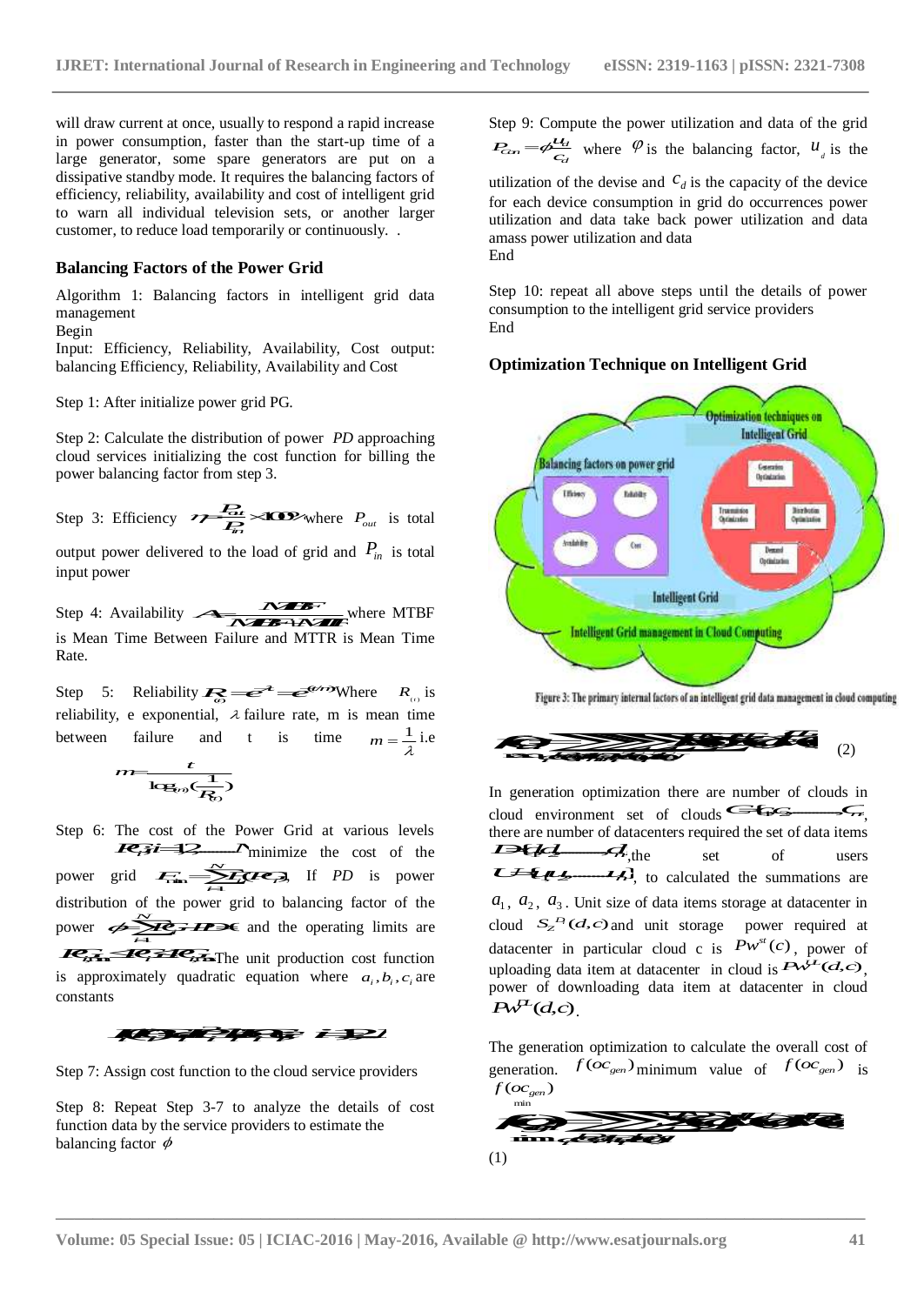In transmission and distribution optimization the particular task *t* the set of tasks  $T_k$  is  $\overline{X}$   $\overline{\mathcal{F}}$   $\overline{\mathcal{F}}$   $\overline{\mathcal{F}}$   $\overline{\mathcal{F}}$ , summation *T tt t k n* al of Research in Engineering and Technology<br>
on optimization the particular<br>  $\overline{f_1 f_2}$ , summation<br>
loading the data at datacenter<br>
e unit storage power required<br>
(c), binary variable task to<br>
putation cost charged by of cost binary variable for uploading the data at datacenter in cloud  $B^{(1)}(d,c)$  with the unit storage power required International Journal of Research in Engineering and Tech<br>
ission and distribution optimization the particular<br>
set of tasks  $T_k$  is  $\chi = \chi_1$ , summation<br>
inary variable for uploading the data at datacenter<br>  $B^{\int L} (d, c)$ at datacenter in cloud  $Pw^{St}(c)$ , binary variable task *t* to Journal of Research in Engineering and Technology<br>
vibution optimization the particular<br> *i*, is  $\overbrace{z = \epsilon_1 \epsilon_2 \cdots \epsilon_r}$ , summation<br>
for uploading the data at datacenter<br>
vith the unit storage power required<br>
(8)<br>  $Pw^{St}(c$ cloud *c* is  $Br^{\prime\prime}(t, c)$ , the computation cost charged by task thermational Journal of Research in Engineering and Tech<br>
ssion and distribution optimization the particular<br>
et of tasks  $T_k$  is  $\overline{X_{i-1}^*}$  is  $\overline{X_{i-1}^*}$ , summation<br>
hary variable for uploading the data at data *t* to cloud *c* is  $Cp(t, c)$ , The cost of is the Binary variable **national Journal of Research in Engineering and Techno<br>
<b>CP** and distribution optimization the particular<br> **CP** fasks  $T_k$  is  $\overline{X_k} = \overline{C_k}$ , summation<br>
variable for uploading the data at datacenter<br>
(*CA,c*) with the integrated transmitting tasks mization the particular<br>  $f_{r}$ , summation<br>
the data at datacenter<br>
torage power required (8)<br>
nary variable task t to<br>
n cost charged by task<br>
is the Binary variable<br>  $t_1, t_2$  cloud  $c_1, c_2$  is<br>  $t_2^{rK}$  ( $t_1$ ) and p cloud  $c_1, c_2$  is (JRET: International Journal of Research in Engineering and Techtral and International Control of the set of tasks  $\tau_k$  is  $\overline{\tau_k} = \overline{\epsilon_1}$ , summation<br>
of cost binary variable for uploading the data at datacenter<br>
of c size of tasks  $Sz^{n}(t_1)$  and power of Research in Engineering and Technology<br>
imization the particular<br>
for the data at datacenter<br>
storage power required<br>
inary variable task t to<br>
on cost charged by task<br>
on cost charged by task<br>
f is the Binary variable<br>
f unit cost cloud  $c_1$  to  $c_2$   $\mathbb{R}^{n \times n}$  (*G*, *G*<sub>2</sub>). In transition and  $\equiv$ 2 *c* 1 *c* is  $\pi$  *c* is  $\pi$  *c* is  $\pi$  *c* is  $\pi$  *c* is  $\pi$  *c c*  $\pi$ *, is*  $\pi$  $\pi$ *, is*  $\pi$  $\pi$ *, is*  $\pi$  $\pi$ *, is*  $\pi$  $\pi$ *, is*  $\pi$  $\pi$ *, is*  $\pi$  $\pi$ *,*  $\pi$ *,*  $\pi$ *,*  $\pi$  *and a a datacenter with the unit stor* distribution optimization to calculate the overall cost of transition and distribution, the overall cost JRET: International Journal of Research in Engineer<br>
n transmission and distribution optimization the particular<br>
ask t the set of tasks  $T_k$  is  $\chi_k = \chi_1$ , summation<br>
f cost binary variable for uploading the data at data maximum value of  $f(oc_{td})$  is mal of Research in Engineering and Technology<br>
on optimization the particular<br>  $\begin{array}{c}\n\overbrace{\leftarrow{\bullet_{\bullet}}},\overbrace{\leftarrow{\bullet_{\bullet}}},\overbrace{\leftarrow{\bullet_{\bullet}}},\overbrace{\leftarrow{\bullet_{\bullet}}},\overbrace{\leftarrow{\bullet_{\bullet}}},\overbrace{\leftarrow{\bullet_{\bullet}}},\overbrace{\leftarrow{\bullet_{\bullet}}},\overbrace{\leftarrow{\bullet_{\bullet}}},\overbrace{\leftarrow{\bullet_{\bullet}}},\overbrace{\leftarrow{\bullet_{\bullet}}},\overbrace$ (a) the particular<br>
(a)  $\bullet$  **f** of  $\bullet$  **f**  $\bullet$  **f**  $\bullet$  **f**  $\bullet$  **f**  $\bullet$  **f**  $\bullet$  **f**  $\bullet$  **f**  $\bullet$  **f**  $\bullet$  **f**  $\bullet$  **f**  $\bullet$  **f**  $\bullet$  **f**  $\bullet$  **f**  $\bullet$  **f**  $\bullet$  **f**  $\bullet$  **f**  $\bullet$  **f**  $\bullet$  **f**  $\bullet$  **f**  $\bullet$  **f**  $\bullet$  International Journal of Research in Engineering and Technology eISSN: 231<br>
mission and distribution optimization the particular<br>
binary variable for uploading the data at diatecenter<br> *Bart Coc*, which unit stronger powe *f*(*AEF*): International Journal of Research in Engineering and Technology<br>
at transmission and distribution optimization the particular<br>
sk, *t* the set of tasks  $7$ ; is  $\overline{4 - 49 - 6}$ .  $-3$ , 2), an<br>
and dond  $AA^{1/2}$  : International Journal of Research in Engineering and Tech<br>
unission and distribution optimization the particular<br>
which is external of the said statements<br>
binary variable for uphoding the data statements of<br>
binary v ET: Literational Journal of Research in Engineering and Technology elses\19.13-1431 pISSN: 2212-7308<br>
contrained and detective equation to particular the probability of the state of the contrained and the contrained and t International Journal of Research in Engineering and Technology et SSN: 2.19-11<br>
sisten and distribution optimization the particular<br>
set is able to the form of the collection of the same of the same of the same of the sa EFT interminion is defining the control is piecewise point if relating the same of the same of the same of the same of the same of the same of the same of the same of the same of the same of the same of the same of the sa **Example 10**<br>
So to take  $s^2$  is  $\pi$  or the nuit storage power requires<br>  $B^2^L(G,c)$  with the nuit storage power requirements<br>  $B^2^L(G,c)$ , the computation cost charged by tas<br>
for  $B^L(G,c)$ , the computation cost charged b with the unit storage power required (8)<br> *Br Dw*<sup>*n*</sup> (c), binary variable task t (0)<br>
the computation cost charged by task<br>
2). The cost of is the Binary variable<br>
ing tasks  $t_1, t_2$  cloud  $c_1, c_2$  is<br>
size of tasks **EVALUATION** CONTROLLATION (6)<br> **EXECUATION** Controllation and storage lower terms is the state of the state of the state of the BCP(c), binary variable leak t it<br>
c is  $B^{\mu\nu}(\mathbf{r},\mathbf{c})$ , the computation cost charged

In transition and distribution optimization, the objective

function of each and every task is executed in the cloud. *<sup>k</sup>*(,)1, () *Tk i T k cCt* (3)

In demand optimization domain most utilities rely on manual processes spread sheets and independent software applications to decide if, when, and how many resources are needed to support forecasted demand. the system's demand dispatch support tool recommendations to the use for optimal results. storage splitting ratio at datacenter of data item  $\mathcal{P}(d)$ , data redundancy ratio at datacenter  $\mu(d)$  as Fraction and distribution optimization, the objective<br>
on of each and every task is executed in the cloud.<br>
Fraction<br>  $\overline{3}$  and<br>  $\overline{4}$  and<br>  $\overline{4}$  and<br>  $\overline{4}$  and<br>  $\overline{4}$  and<br>  $\overline{4}$  and<br>  $\overline{4}$  and<br>  $\overline$ inequality constraint size of data item is less then ratio of the data, the objective functions are defined as fallows, the demand optimization is minimum  $\sqrt{Q}$ demand optimization is minimum Korisko Kor *taliana* processes special sites and interpendent solution<br>to decide if, when, and how many resources are also<br>tispatch support forceasted demand. the system's demandiary resources in<br>explicit support forceasted demand.



size of data item in cloud the ratio storage data redundancy with in  ${0,1}$ 



eq.(13) is data exclusive constraint then

$$
\mathcal{R} \blacktriangle \mathbf{B} \blacktriangle \mathcal{R} \blacktriangle \mathcal{R}
$$
 (6)

In demand data binary variable data upload to cloud constraint

() (,) (,) () *k Di D k* (7)



Binary variable the task performing at inter cloud



#### **4. RESULTS AND DISCUSSION**

max<sup>11</sup> The results of an Intelligent Grid Data Management which transition and distribution optimization, the objective<br>action of each and every task is executed in the cloud.<br>The cloud of betterment then the intelligent grid management<br>and non intelligent grid management as shown in operates for number of hours in a day at load balancing transmission. we brought the data from the reliability of test system through the website [2]. we shown the simulation result lot of betterment then the intelligent grid management and non intelligent grid management as shown in figure 4(a)(b).



**Fig 4: a)** Hours in a day observation load balancing transmission of intelligent grid



**Fig 4b)** load balancing transmission increasing the peak hours.

An intelligent grid data management is tested with the MATLAB,R2011b version. The mathematical model of optimization power and data management as shown figure 5(a) (b).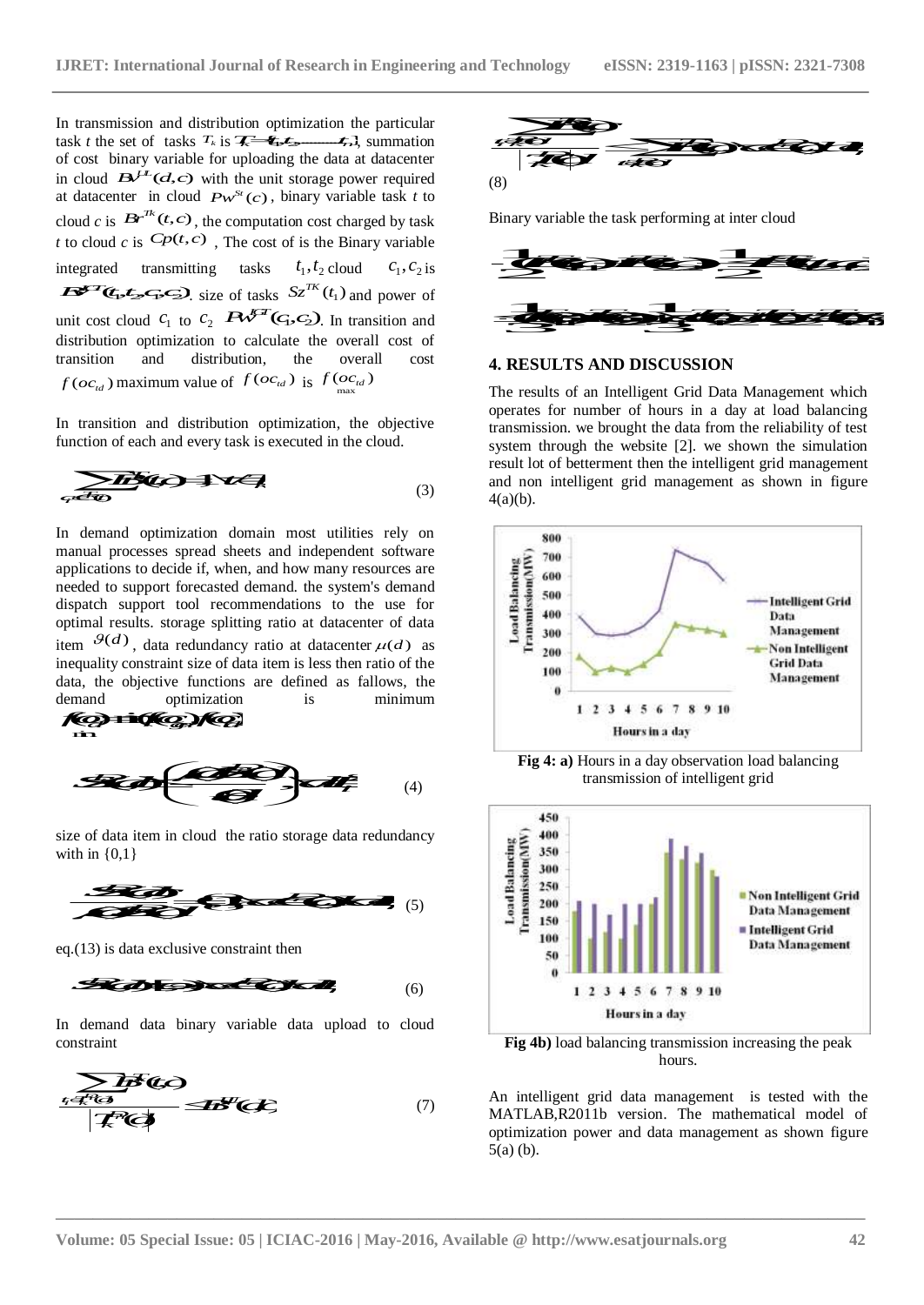

**Fig 5a)** data utilization on intelligent grid



**Fig 5b)** power and data utilization on intelligent grid

# **5. CONCLUSION**

This paper presents the power and data management mechanism for intelligent grid. It interacts with the huge and massive datacenters to provide communication between intelligent grid with integrated architecture in cloud computing environment, we concentrated on design possibility that can balance the power load and data management on the intelligent grid by distributing the service requests among the datacenters. The optimization methods provides analysis for power utilization and effective utilization of data management in cloud computing, still there are many issues to solve. This simulation results provide the effective management of data and power on intelligent grid, we implement optimization techniques on various tool kit to measure the effective results. The future work to implement optimization techniques in intelligent grid and micro grid.

## **REFERENCES**

[1]. L.D. Dhinesh Babu, P.V Krishna et. " An Analysis of Security Related Issues in Cloud Computing CONTEMPORARY COMPUTING, Communicatons in Compter and Information Science, 2011. Part 2, 180-190. [2]. "Reliability Test System Task Force of the Application of Probability Methods subcommittee- The IEEE Reliability Test System-1996," pp.1010-1020, Aug.1999

[3]. X.Fan, W.D Weber, and L.A. Barroso, "Power provisioning for a warehouse sized computer ", in ACM International Symposium on Computer Architecture, San Diego, CA, Jun. 2007.

[4]. B. Heyes, "Cloud Computing ", Communications of the ACM. vol.51.,no 7,pp. 9-11, Jul.2008.

[5]. R. Buyya et al., " Cloud Computing and emerging it platforms: Vision, Hype , and Reality for Delivering Computing as the  $5<sup>th</sup>$  Utility, Future Generation Comp. Sys., 2009, pp. 599-616.

[6]. B. Mallikarjuna, P.V Krishna " Adversary Search technique on critical workflow tasks in Load balancing of tasks in Cloud computing" National Conference RAECE IIT Roorkee, Feb 13-15, 2015.

[7]. Gon, calves, G.E et al., "Resource Allocation in Clouds: Concepts, Tools and Research Challenges" , XXIX Brazilian Symposium on Computer Networks and Distributed Systems, 2011.

[8]. S. Misra, P.V Krishna, K. Kalaiselvan, V. Saritha and M.S. Obaidat, " Learning Automata-Based QoS Framework for Cloud IaaS", IEEE Transactions on Network and Service Management, Vol. 11, Issue. 1, pp. 15-24,2014.

[9]. L.D.D Babu, P. Venkata Krishna, "versatile time-cost algorithm (VTCA) for scheduling non- preemptive tasks of time critical workflows in cloud computing system", Int. J. Communication networks and Distributed Systems, Vol. 11, No. 4, 2013.

[10]. L.D.Dhinesh Babu and P Venkata Krishna, "Honey Bee Behavior inspired Load Balancing of tasks in Cloud Computing Environments", Applied Soft. Computing, Volume 13 Issue 5, Pages 2292-2303 Elsevier, May, 2013

[11]. Buyya, R.; Ranjan, R.; Calheiros, R.N.; Modeling and simulation of scalable Cloud computing environments and the CloudSim toolkit: Challenges and opportunities, High Performance Computing & Simulation, 2009. HPCS '09. International Conference on, pp.1-11, 2009.

[12]. D Karaboga " An Idea Based on Honey Swarm for Numerical Optimization" Technical Report- TR06, Oct, 2015.

[13]. B.Mallikarjuna, P. V Krishna. "A Nature Inspired Approach for Load Balancing of Tasks in Cloud Computing using Equal Time Allocation" Communicated International Arab Jounal of Information Technology (IAJIT) Dec 2014.

[14]. B.Mallikarjuna, P.V Krishna. "OLB: Nature Inspired Approach for Load balancing of tasks" commmunicated Degruyter Journal Feb 2015.

[15]. G,Bruce Berriman,Ewa Deelman,Paul Groth and Gideon Juve " The Applications of Cloud Computing to the Creation of Image Mosaics and Management of their PRovenance" astocompute.wordpress.com.

[16]. Gideon Juve, Ewa Deelman etc.."Scientific Wokflow Applications on Amazon EC2"Cornell University Library http://arxiv.org/pdf/1010.4822.pdf.

[17]. EXELIS visual information solutions http://www.exelisvis.com/docs/MosaicImages.html.

[18]. Amazon.com, "Elastic Block Store (EBS)"; http://aws.amazon.com/ebs.

[19]. Amazon.com. "Simple Storage Service(S3)"; http://aws.amazon.com/s3.